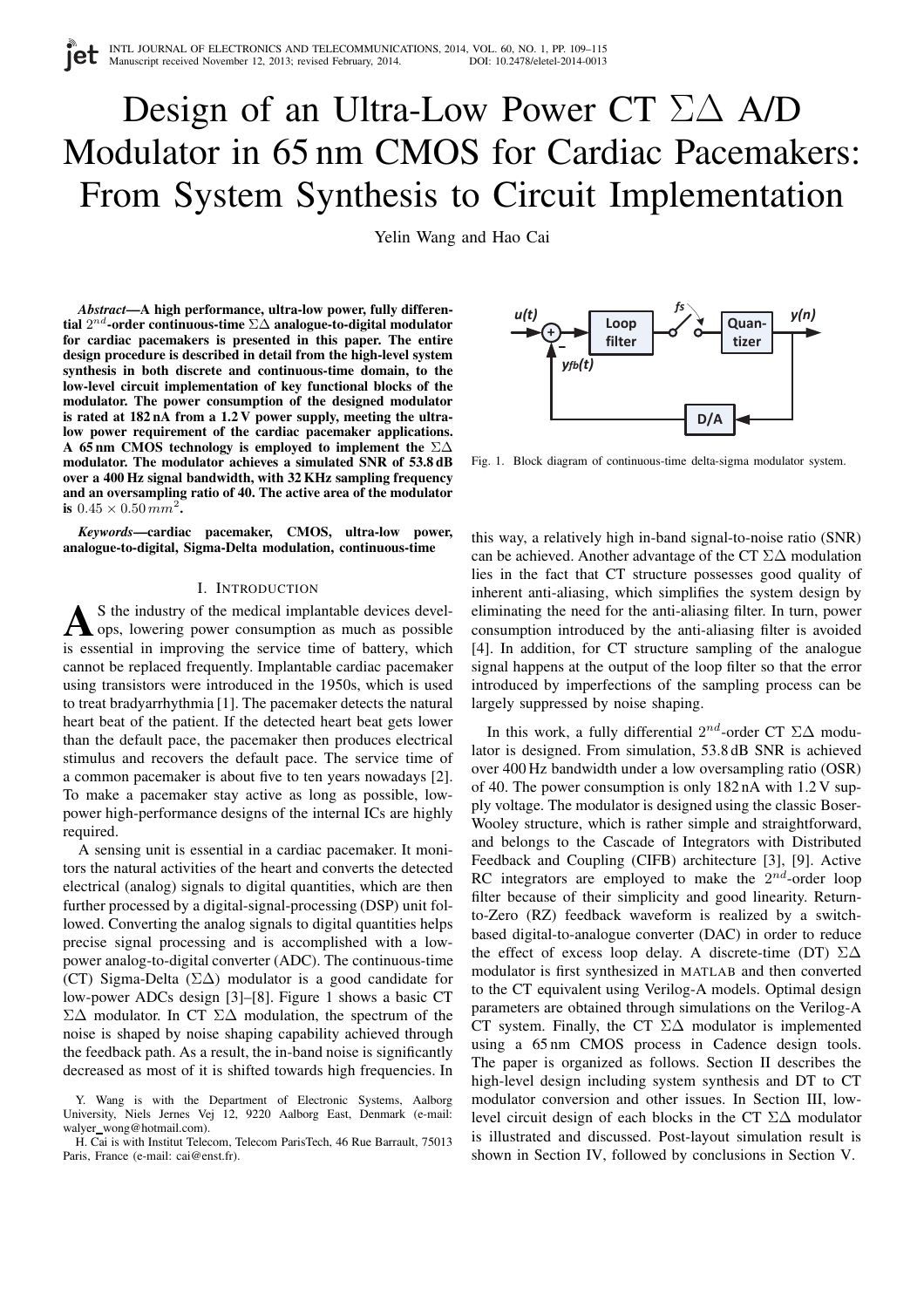## II. HIGH-LEVEL SYSTEM SYNTHESIS

The basic concepts and methodologies for system synthesis of DT and CT Σ∆ modulators are elaborated in this section. Optimal design parameters, such as gain and bandwidth of the integrator operational amplifiers, are acquired by system simulations, providing essential guidance for circuit implementation.

# *A. DT* Σ∆ *Modulator Synthesis*

A Σ∆ A/D modulator shown in Fig. 1 can be modelled by a composition of signal transfer function (STF) and noise transfer function (NTF). Assume that the transfer function of the loop filter is represented as  $G(z)$ , the STF and NTF can be written as:

$$
STF(z) = \frac{G(z)}{1 + G(z)}\tag{1}
$$

$$
NTF(z) = \frac{1}{1 + G(z)}\tag{2}
$$

and the modulator can be represented by:

$$
Y(z) = STF(z)U(z) + NTF(z)E(z)
$$
 (3)

where  $Y(z)$ ,  $U(z)$  and  $E(z)$  are the modulator output, input and the quantisation noise, respectively.

As the first step in the design of a  $\Sigma\Delta$  modulator, the NTF needs to be determined. Since the Boser-Wooley structure is used in the design, the NTF of the system in DT domain is described as [9]:

$$
NTF = (1 - z^{-1})^2
$$
 (4)

The NTF can be easily synthesized using the Delta-Sigma Toolbox, and the feed-forward and feedback coefficients are determined by the toolbox as well [3]. Figure 2a shows the synthesised DT Σ∆ modulator. The loop filter is composed of two cascaded integrators, followed by a single bit quantizer. The feedback DAC generates the required feedback waveform. The purpose of synthesizing the DT  $\Sigma\Delta$  modulator is to figure out values of the coefficients in the system. With these coefficients the conversion from DT to CT system can be



Fig. 2. (a) Block diagram of the synthesized  $2^{nd}$ -order DT  $\Sigma\Delta$  modulator,  $H(z) = \frac{z^{-1}}{1-z^{-1}}$ ; (b) the CT equivelant,  $H(s) = \frac{fs}{s}$ .

performed. The coefficients are illustrated in Fig. 2a and their values are as follows:  $a_{1,DT} = -1$ ,  $a_{2,DT} = -2$ ,  $b_{DT} = 1$ ,  $c_{DT} = 1$ . Figure 3 plots the simulated SQNR as a function of the amplitude of input sinusoidal signal in  $dB_{FS}$ . The frequency of the input signal is at 401 Hz, and the OSR is equal to 40 (sampling frequency is 32 kHz). From the curve it can be observed that the peak SQNR of 61.6 dB is obtained when the amplitude of the input signal is around  $-6 dB_{FS}$ .



Fig. 3. Simulated SQNR versus the amplitude of the input sinusoidal signal of the synthesised DT Σ∆ modulator system.

#### *B. Return-to-Zero Feedback Waveform*

Before converting the DT system to its CT equivalent, the shape of the feedback waveform (the output of the feedback DAC) needs to be determined first, since the scheme of the conversion depends on it. Two types of feedback waveforms are commonly used in Σ∆ modulation: non-return-to-zero (NRZ) and return-to-zero (RZ), as described in Fig. 4. The main difference between the two types lies in whether the same status (i.e., digital "0" or "1") lasts an entire clock period or not. Take the first clock period in Fig. 4 for an example. In NRZ type, status "1" holds on for the whole clock period [0,  $T_S$ ]; but in RZ type, status "1" holds on only for part of the clock period  $[\alpha \cdot T_S, \beta \cdot T_S]$ , where  $\alpha, \beta \in (0, 1)$ , and returns to the "reset" or "common-mode" status in the period  $[0, \alpha \cdot T_S]$ and  $[\beta \cdot T_S, T_S]$ .



Fig. 4. NRZ and RZ feedback waveforms used in Σ∆ modulator system.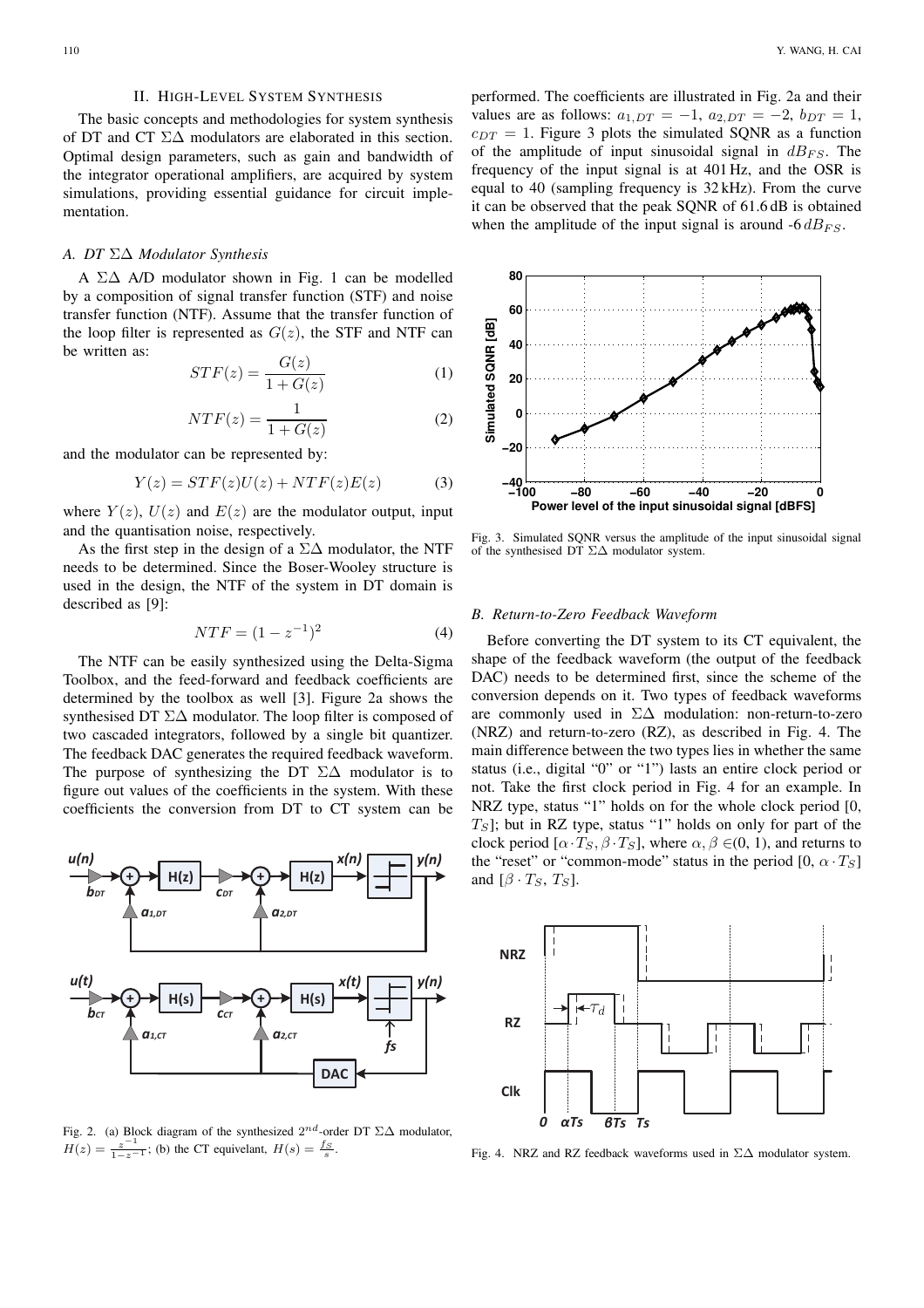One main concern when choosing the type of feedback waveform is the effect of excess loop delay, which arises from the propagation time and status settling time in quantizer, latches, flip-flops and DAC included in the system. As illustrated by the dashed waveforms in Fig. 4, with an excess loop delay time of  $\tau_d$ , the desired waveforms are shifted by the delay to be within  $[\tau_d, T_s + \tau_d]$  for NRZ case and  $[\alpha \cdot T_S + \tau_d, \beta \cdot T_S + \tau_d]$  for RZ case. The start and stop time instants of the feedback waveform are key parameters to figure out the new system coefficients during the DT-to-CT conversion. Shift in the time instants means mismatch occurs between the system coefficients and the real behaviour, which causes degradation in the dynamic performance. Figure 5 shows the simulation results of SNR versus excess loop delay  $\tau_d$  for both NRZ and RZ  $\Sigma\Delta$  modulators (for RZ case,  $\alpha = 0.25, \beta = 0.75$ . It can be observed that the RZ system has much better tolerance to excess loop delay than the NRZ system in terms of dynamic performance: For RZ system less than 1 dB degradation on SNR is observed when  $\tau_d$  equals to  $0.25 \cdot T_s$ ; while for NRZ case the dynamic performance is deteriorated by more than 8 dB at the same  $\tau_d$ . For the system to be more robust against excess loop delay, RZ feedback scheme is chosen in this work.



Fig. 5. Effect of excess loop delay on the dynamic performance of the  $\Sigma\Delta$ modulator system.

## *C. DT-to-CT System Conversion*

Among many methods to perform DT-to-CT system conversion, the impulse-invariant transformation is chosen [4]. To ensure the DT Σ∆ modulator and its CT counterpart functioning in the same way, at every sampling instant the input signals to the quantizers in DT and CT systems should be equal to each other. This can be represented by:

$$
x(n) = x(t)|_{t=n \cdot T_S} \tag{5}
$$

where  $x(n)$  and  $x(t)$  represent the inputs to the quantizers in the DT and CT  $\Sigma\Delta$  modulators, respectively (as seen in Fig. 2). To make this condition always fulfilled, the transfer

functions (TF) from the modulator output  $y(n)$  to the quantizer input  $(x(n)$  and  $x(t)$  must be the same for DT and CT systems, which is illustrated by:

$$
TF(z) = a_{1,DT} \cdot H^2(z) + a_{2,DT} \cdot H(z)
$$
 (6a)

$$
TF(s) = a_{1,CT} \cdot H^2(s) + a_{2,CT} \cdot H(s)
$$
 (6b)

$$
TF(z)|_{Z \Rightarrow S} \equiv TF(s) \tag{6c}
$$

By following the Z-to-S domain transformation and mathematical deduction described in [4], the relationship between the system coefficients of DT and CT Σ∆ modulators can be obtained:

$$
a_{1,CT} = \frac{1}{\beta - \alpha} \cdot a_{1,DT} \tag{7}
$$

$$
a_{2,CT} = \frac{1}{2} \cdot \frac{\alpha + \beta - 2}{\beta - \alpha} \cdot a_{1,DT} + \frac{1}{\beta - \alpha} \cdot a_{2,DT} \tag{8}
$$

$$
b_{CT} = b_{DT} \tag{9}
$$

$$
c_{CT} = c_{DT} \tag{10}
$$

where  $\alpha = 0.25$  and  $\beta = 0.75$  represent the start and stop time instants of the RZ feedback waveform as described previously. From the DT system synthesis, values of the coefficients are obtained:  $a_{1,DT} = -1$ ,  $a_{2,DT} = -2$ ,  $b_{DT} = 1$ ,  $c_{DT} = 1$ , which results in the values of the coefficients in the CT equivalent:  $a_{1,CT} = -2$ ,  $a_{2,CT} = -3$ ,  $b_{CT} = 1$ ,  $c_{CT} = 1$ . However, these coefficients cannot be directly used in the design since they are unscaled. Coefficient scaling is essential to properly limit the inner states of the modulator, i.e., outputs of the two integrators, which ensures that the integrators remain in their linear region all the time and the quantizer is never overloaded as well. For this work, the scaling factors are chosen as  $k_1 = 8$  and  $k_2 = 16$ , resulting the scaled system coefficients for CT  $\Sigma\Delta$  modulator,  $a_{1,CT,S} = -0.25$ ,  $a_{2,CT,S} = -0.1875, b_{CT,S} = 0.125, c_{CT,S} = 0.5$ , where the concept and calculation are illustrated in Fig. 6. Take the first integrator (more close to the input) of the system as an example.  $a_{1,CT}$  and  $b_{CT}$  are a pair of corresponding coefficients to the first integrator. To scale them down, both are divided by the scaling factor  $k_1 (= 8)$ , resulting  $a_{1,CT,S}$ and  $b_{CT,S}$ . At the output of the first integrator, the output coefficient  $c_{CT}$  (which is also the feedforward input coefficient to the second integrator) is multiplied by  $k_1$  to compensate the decrease in the output due to the scaling at the input. The same concept is applied to scale the coefficients for the second integrator.



Fig. 6. Block diagram of the synthesized  $2^{nd}$ -order CT  $\Sigma\Delta$  modulator with scaled system coefficients.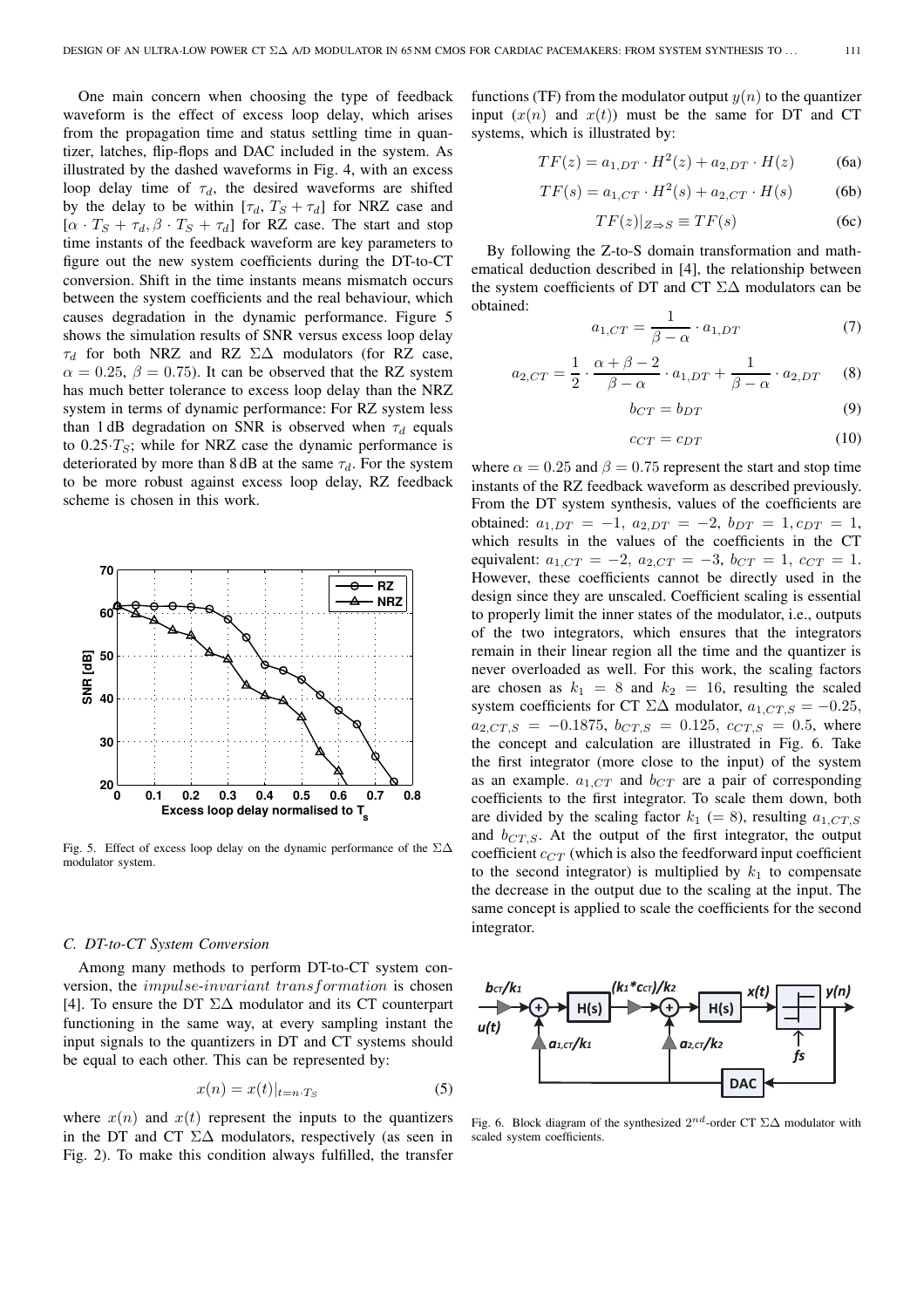Figure 7 illustrates the schematic of the synthesized CT modulator. The loop filter contains two cascaded active RCintegrators. Values of the passive components can be figured out from the system coefficients obtained previously. The integrator op-amps are modelled as a function of the unity-gain bandwidth ( $GBW$ ) and DC gain ( $A_{DC}$ ), represented as a composition of a RC network and a voltage-controlled-voltagesource (VCVS). The comparator and DAC are modelled as ideal functional blocks using Verilog-A.



Fig. 7. Schematic of the synthesized CT Σ∆ modulator.

System simulations are performed to determine the values of  $A_{DC}$  and  $GBW$  which will be used as the design targets when implementing the op-amps in hardware afterwards. To determine  $A_{DC}$ ,  $GBW$  is set closed to 'infinity' to isolate its effect on the dynamic performance of the system. Table I lists the simulated SNR of the synthesized CT system under different  $A_{DC}$  of the op-amps. It can be observed that the SNR does not degrade obviously until  $A_{DC}$  decreases under, i.e., 40 in our case. Figure 8 shows more simulation results on the issue. SNR versus OSR with different  $A_{DC}$  are plotted. It can be observed that for low to medium OSR (i.e.,OSR≤50) the dynamic performance will not degrade significantly as long as  $A_{DC}$  is in the same order as/comparable to the OSR of the system. From this perspective, it is chosen that  $A_{DC}$  is targeted



Fig. 8. Simulated SNR versus OSR with different  $A_{DC}$  of the CT  $\Sigma\Delta$ modulator.

TABLE I SNR OF THE SYSTEM WITH DIFFERENT OP-AMP  $A_{DC}$ 

| $A_{DC}$ (liner scale) | $SNR$ (dB) |
|------------------------|------------|
| 20                     | 56.5       |
| 40                     | 59.3       |
| 60                     | 60.1       |
| 80                     | 60.6       |
| 100                    | 61.0       |

TABLE II SNR OF THE SYSTEM WITH DIFFERENT OP-AMP GBW

| $GBW$ (Hz)     | SNR (dB) |
|----------------|----------|
| $2\times f_S$  | 55.3     |
| $3\times f_S$  | 58.2     |
| $4\times f_S$  | 59.1     |
| $5 \times f_S$ | 60.3     |

in the range of 40-60 for later circuit design, considering the trade-off between the power consumption and the performance of the op-amp.

Similar simulations are performed in order to determine the target GBW of the op-amp. Table II lists the simulated SNR under different GBW values, which are represented as multiples of the sampling frequency  $f_S$  ( $f_S = 32 kHz$ ). It can be seen that the dynamic performance of the system has little improvement with GBW increasing from 3 to 5 times of  $f<sub>S</sub>$  (and higher multiples). Considering the requirement of low power consumption,  $GBW$  between 3 to 4 times of  $f_S$  is determined as the design target in later circuit implementation.

Finally, system simulation is performed with the selected values of  $A_{DC}$  and  $GBW$ , which provides an initial figure of how much SNR can be obtained. Figure 9 plots the simulated output spectrum of the synthesised CT Σ∆ modulator with opamp  $A_{DC}$  and  $GBW$  of 40 and  $3 \times f_S$  (96 kHz), respectively. A SNR of 56.2 dB is achieved under a sinusoidal input signal with 401 Hz frequency and  $-6 dB_{FS}$  power level. Figure 9 plots also the simulated output spectrum of an ideal system, where the op-amp  $A_{DC}$  and  $GBW$  are set to be 'infinity'. Degradation in the dynamic performance can be observed and the SNR is deteriorated with approximately 5.4 dB.



Fig. 9. Simulated output spectrum of the CT Σ∆ modulator system with non-ideal and ideal op-amps in the loop filter.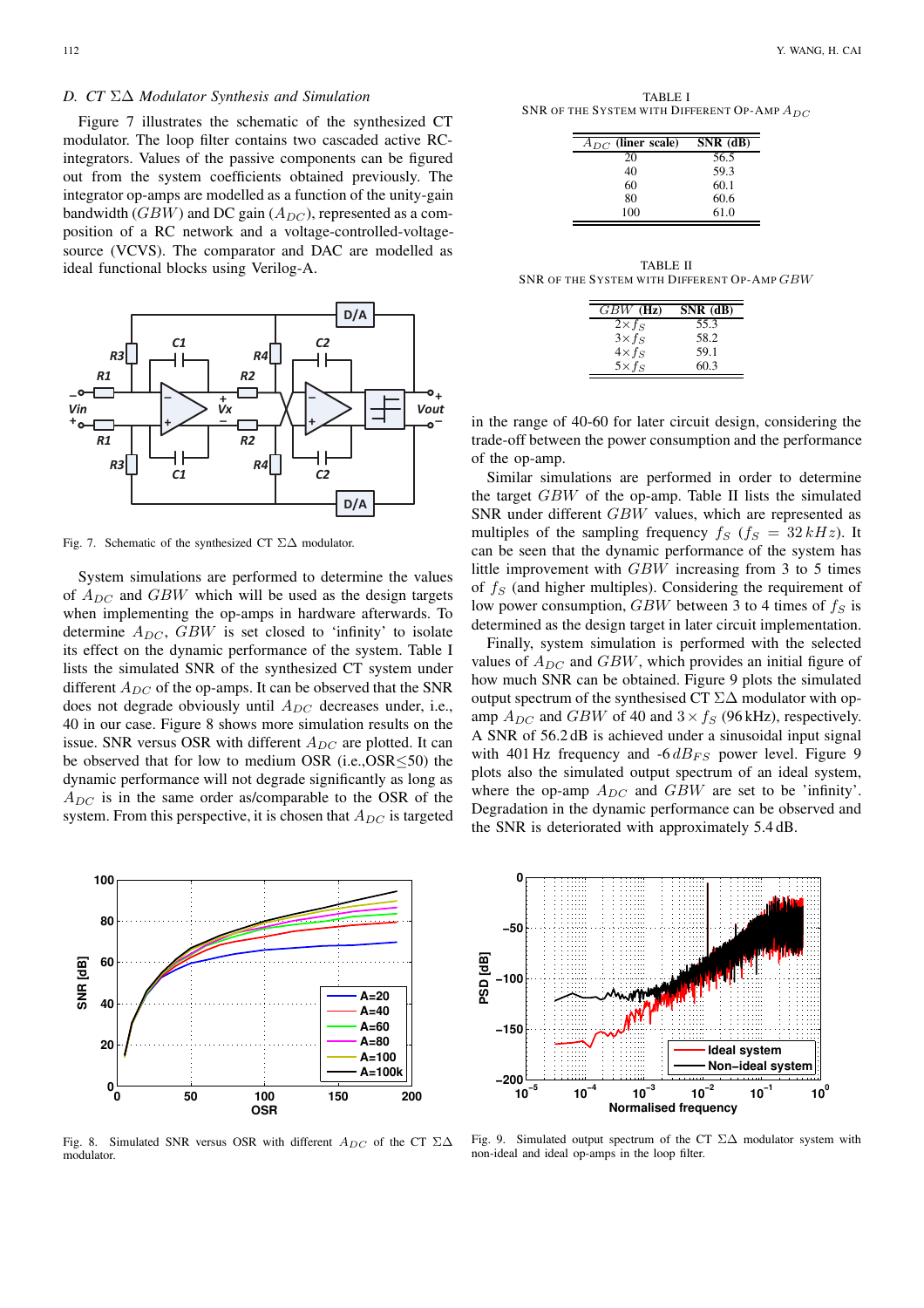# III. LOW-LEVEL CIRCUITS IMPLEMENTATION

From system synthesis and simulation, a  $2^{nd}$ -order 1-bit (quantizer) CT  $\Sigma\Delta$  modulator is realised with 56.2 dB SNR with the integrator op-amps having 40  $A_{DC}$  and  $3 \times f_S$ (96 kHz) GBW. In this section, transistor level implementation of some key functional blocks is described in detail.

# *A. Op-Amps in the Loop Filter*

Low power consumption is the most important design target so that simple one-stage op-amps are preferable. For this work, the classic folded-cascode structure is chosen. Figure 10 shows the schematic of the designed fully differential foldedcascode op-amp. The negative and positive output nodes are connected back to the gates of transistors M3b and M4b, providing the common-mode feedback (CMFB) path which defines the output CM level for the op-amp. This simple CMFB topology does not require any extra circuit branch that consumes current, which matches well the low power consumption requirement of the system.



Fig. 10. Schematic of the designed folded-cascode op-amp.

Due to the ultra-low power consumption requirement, all the transistors are biased in the deep weak-inversion region, where the gate-source voltage is smaller than the threshold voltage [10]. For this work, the transistors work with ultralow currents of magnitude of  $nA$  in the weak-inversion region. The CM input and output voltage are set to 600 mV, which is half of the supply voltage, to ensure that maximum voltage swing can be obtained at both input and output. Thick-gate transistors (which have higher threshold voltage) are used for the input differential pair  $M1a$  and  $M1b$ , to improve the input voltage swing. The transconductance  $g_m$  of the input differential pair can be approximated based on the target GBW (3 to 4 times of  $f<sub>S</sub>$ ) decided from the system design in the previous section. In the final design, simulation shows that  $A_{DC}$  of 46 in linear scale and  $GBW$  of 100 kHz (a bit larger than  $3 \times f_S$  are achieved with about 90 nA overall current consumption. Recalling the target  $A_{DC}$  of between 40 to 60 and  $GBW$  of between 3 to 4 times of  $f_S$ , the designed opamp fulfils the targets quite well with a reasonably low power consumption.

## *B. Comparator as the Single-Bit Quantizer*

A comparator is always employed as the internal single-bit quantizer in  $\Sigma\Delta$  modulator design. Dynamic comparator is preferable because of its low power consumption attributed to its periodic operation. In this study, a modified Lewis-Gray dynamic comparator without pre-amplifier is designed using minimum size devices, as shown in Fig. 11 [11]. Operation principle of the comparator is described as follows. When  $Clk$  signal is low, the comparator operates in reset mode.  $M3$ and M4 are cut off so that there is no current path existing between the supply voltage  $vdd$  and ground.  $M9$  and  $M10$ pull both outputs to *vdd* by charging the capacitance at the output node; meanwhile M7 and M8 are cut off and M5 and M6 start to conduct. When the comparator is latched by Clk signal, it works in regeneration mode. M3 and M4 immediately conduct at  $Clk$  low-to-high edge. Both output nodes *voutp* and *voutn* start to be discharged. If the current flowing in the left branch is larger than that in the right,  $vouth$ is discharged to  $0$  V firstly and at the same time  $M6$  is cut off and M8 starts to conduct, which pulls *voutp* to *vdd*. In this way, the differential outputs are generated.



Fig. 11. Schematic of the designed dynamic comparator.

The decision time of the comparator needs to be considered, since it contributes to the excess loop delay which degrades SNR of the system as discussed previously. In Fig. 5 it has shown that for our system where the RZ waveform is used, less than 1 dB degradation on SNR occurs when  $\tau_d$  equals to 0.25 $\cdot$ T<sub>S</sub>, namely, about 7.81  $\mu$ S. The delay of the designed comparator is in the magnitude of tens of  $nS$ . Negligible effect will be made by the comparator on the overall dynamic performance of the system.

#### *C. DAC in the Feedback Path*

The feedback DAC is designed simply as a combination of several switches realised by transmission gates, as shown in Fig. 12. The outputs  $V_{\text{outp}}$  and  $V_{\text{outn}}$  are connected to the feedback resistors, which are not included in the figure for simplicity.  $Clk_p$  and  $Clk_n$  are generated by the preceding logic and control the state of the differential output, which is either  $V_{refp}$ - $V_{refn}$  or inversely. Reset 'high' shorts two output nodes, making the outputs return to CM voltage of the system. In order to completely avoid the situation of short circuit, namely, all switches are closed during a certain period due to the overlap between clock signals, non-overlapping clocking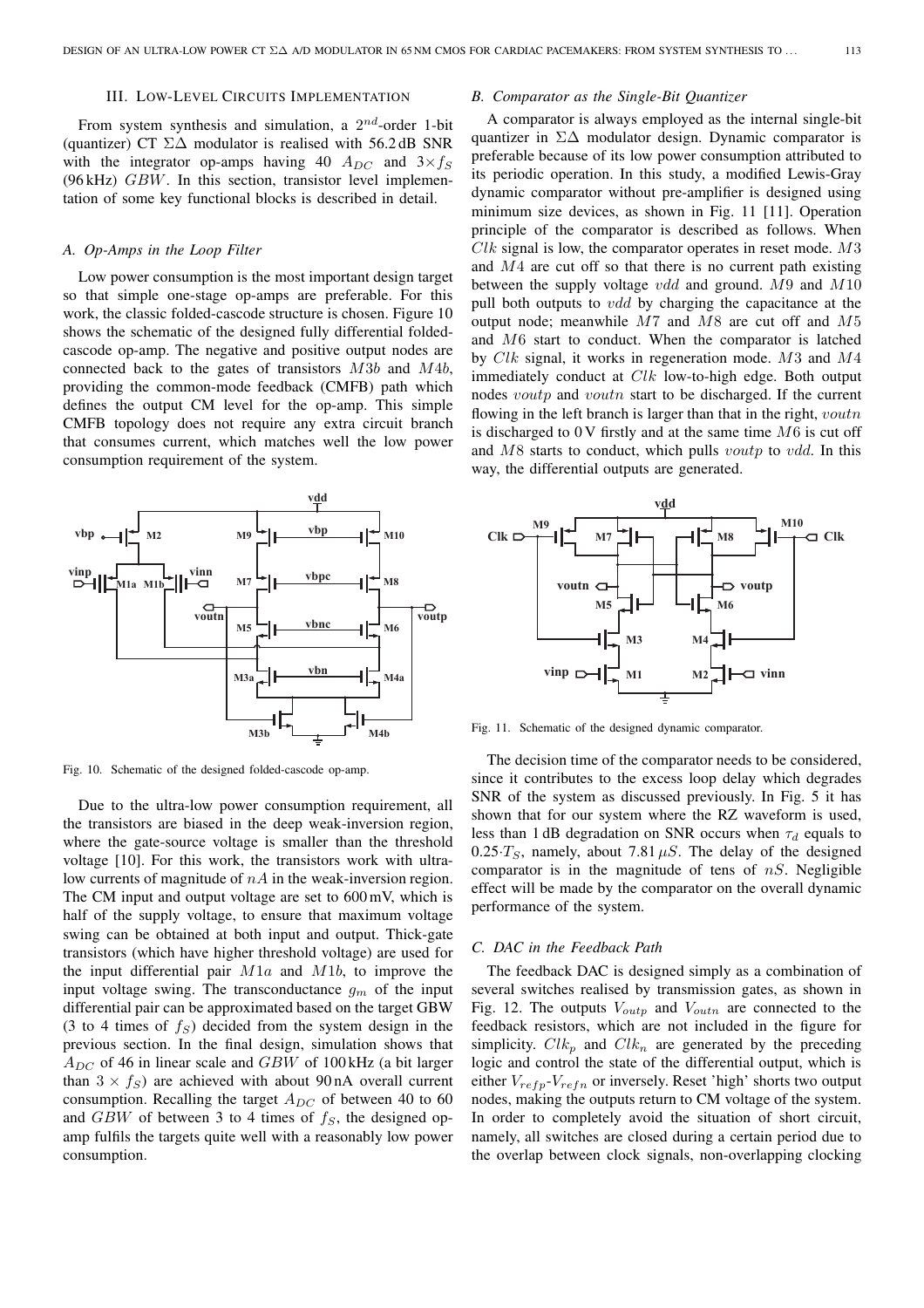

Fig. 12. Simplified symbol view of the designed DAC.



Fig. 13. Non-overlapping clocking scheme used in the DAC, (a) Symbol view of the logic employed; (b) An example of the generated non-overlapping signals,  $Clk1$  and  $\tilde{Cl}k2$ .

is employed. Figure 13 illustrates the scheme used in the work to generate the non-overlapping clock signals and an example of the generated signals.

# IV. POST LAYOUT SIMULATION RESULTS

Figure 14 shows the layout of the designed CT  $\Sigma\Delta$  A/D modulator with the clock generator included. It occupies an active area of  $0.45 \times 0.50$  mm<sup>2</sup>, of which the majority area is used by resistance and capacitance in the modulator due to the low clock frequency (32 kHz) of the system. Commoncentroid layout technique is used for transistors and passive elements as well to achieve good matching between critical elements. Post-layout simulation is performed and an SNR of 53.8 dB to the maximum has been achieved. There is slight degradation on the dynamic performance compared to the synthesised CT system, where a maximum SNR of 56.2 dB is achieved. This degradation is mainly due to the non-linearity of the large resistance used (in the magnitude of tens of MΩ) in the layout. Figure 15 plots the simulated SNR as



Fig. 14. Layout of the designed CT  $\Sigma\Delta$  A/D modulator.



Fig. 15. Post-layout simulated SNR versus the power level of the input sinusoidal signal.



Fig. 16. Post-layout simulated output spectrum of the designed CT Σ∆ A/D modulator.

a function of the power level of the input sinusoidal signal with a frequency of 401 Hz. The maximum SNR is observed around  $-6dB_{FS}$  power level of the input signal. The simulated output spectrum that gives the best SNR is plotted in Fig. 16. The corresponding simulated output spectrum of the ideal CT Σ∆ A/D modulator (synthesised previously) is also plotted in